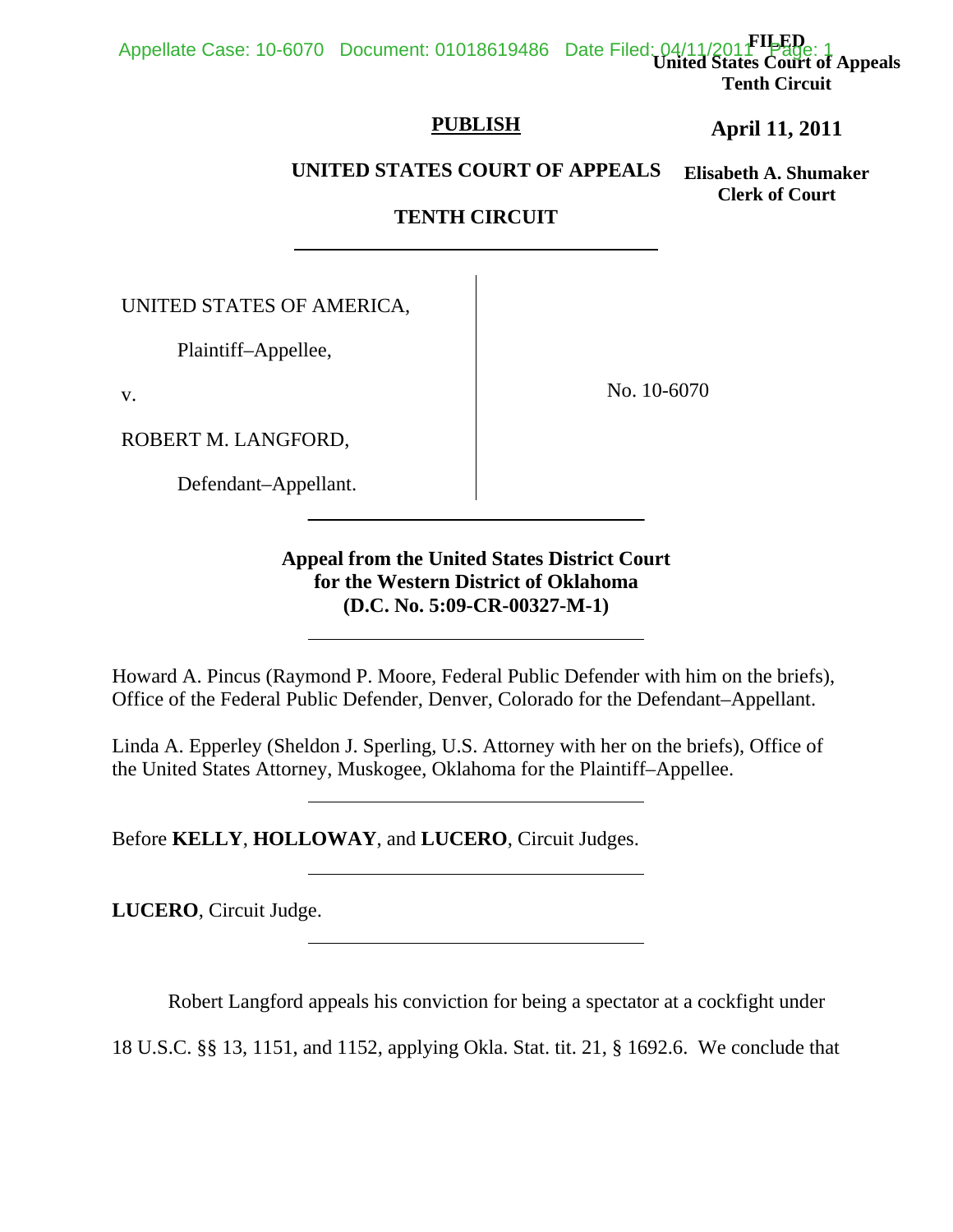federal courts do not have authority over victimless crimes committed by non-Indians in Indian country. Reviewing the district court's determination under 28 U.S.C. § 1291, we vacate Langford's conviction and remand for the criminal information to be dismissed with prejudice.

**I** 

 On July 22, 2006, approximately sixty law enforcement officers from the Federal Bureau of Investigation, Bureau of Indian Affairs, Immigration and Customs Enforcement, United States Department of Agriculture, and Oklahoma Highway Patrol raided the T.F.C. cockfighting facility in rural Oklahoma. The cockfighting facility was located on property held in trust by the United States for a Kiowa allottee, and is therefore in Indian country. See 18 U.S.C.  $\S$  1151(c). Of the approximately seventy people cited during the raid, between five and seven were Indian. Everyone else, including Langford, were non-Indian.

 Langford was charged in federal court under the Assimilative Crimes Act, 18 U.S.C. § 13, as applied through the Indian Country Crimes Act, § 1152 ("ICCA" or "§ 1152"). The state offense assimilated into federal law criminalizes being a spectator at a place where a cockfight is occurring. Okla. Stat. tit. 21, § 1692.6.

 No allegation regarding Langford's Indian status was made in the information, nor was there any proof at trial that Langford was Indian. The only testimony on the matter at trial indicated Langford is non-Indian.

Following a trial before a magistrate judge, a jury convicted Langford, and his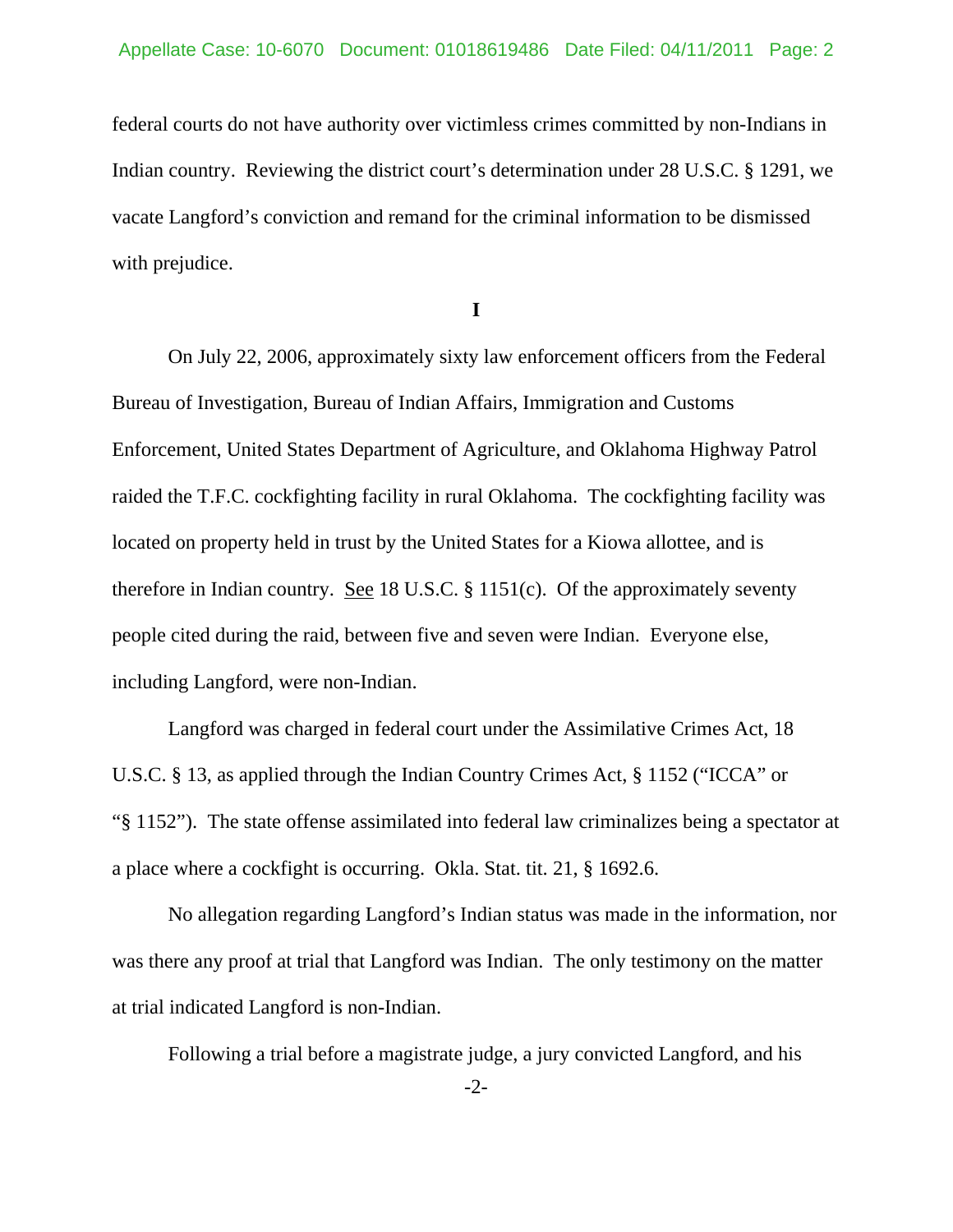conviction was affirmed by the district court. He timely appealed.

### **II**

 "[T]he Indian/non-Indian statuses of the victim and the defendant are essential elements" of any crime charged under 18 U.S.C. § 1152. United States v. Prentiss, 256 F.3d 971, 980 (10th Cir. 2001) (en banc) overruled in part on other grounds as recognized by United States v. Sinks, 473 F.3d 1315, 1321 (10th Cir. 2007). The failure of an indictment to allege this essential element, when raised for the first time on appeal, is reviewed for plain error. Sinks, 473 F.3d at 1321. To show plain error, a defendant must demonstrate: "(1) an error, (2) that is plain, (3) that affects substantial rights, and (4) seriously affects the fairness, integrity, or public reputation of judicial proceedings." Id. (quotation and alteration omitted).

In this case, the distinction between plain error review and de novo review is academic because the government did not merely fail to allege Langford's Indian status as an element of the crime. Rather, it failed to produce any evidence whatsoever of Langford's Indian status. As in cases challenging the sufficiency of the evidence, a conviction in the absence of any allegation or any evidence of an essential element,

is plainly an error, clearly prejudiced the defendant, and almost always creates manifest injustice. Therefore, plain error review and de novo review are functionally equivalent so long as the fourth prong of plain error review—that the error seriously affects the fairness, integrity, or public reputation of judicial proceedings—is also met.

United States v. Kaufman, 546 F.3d 1242, 1247 (10th Cir. 2008).

-3-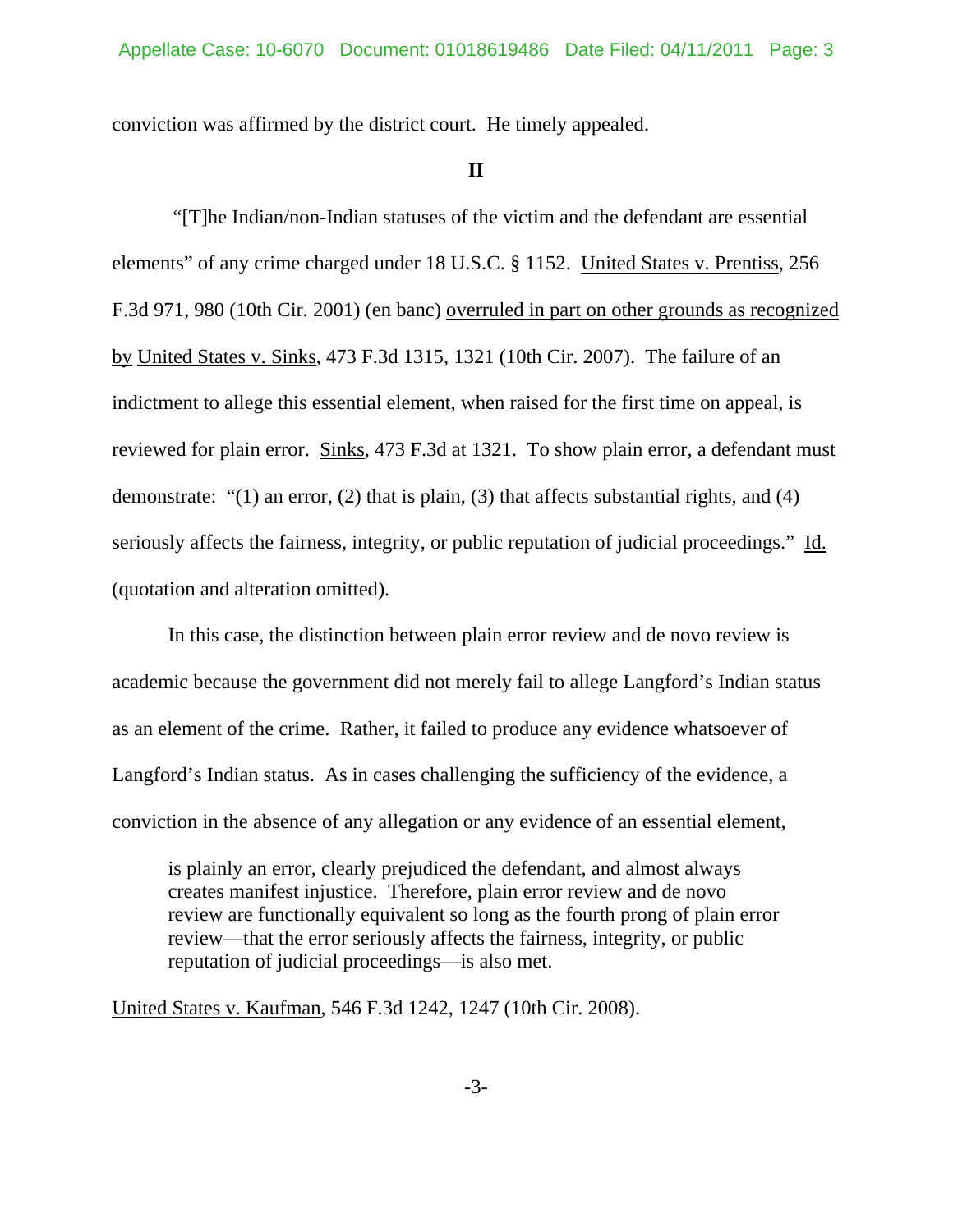### **III**

## **A**

The Assimilative Crimes Act provides that:

Whoever within or upon any of the places now existing or hereafter reserved or acquired as provided in section 7 of this title, [which defines the territorial jurisdiction of the United States,] or on, above, or below any portion of the territorial sea of the United States not within the jurisdiction of any State, Commonwealth, territory, possession, or district is guilty of any act or omission which, although not made punishable by any enactment of Congress, would be punishable if committed or omitted within the jurisdiction of the State, Territory, Possession, or District in which such place is situated, by the laws thereof in force at the time of such act or omission, shall be guilty of a like offense and subject to a like punishment.

18 U.S. C. § 13(a). The ICCA provides in relevant part that "[e]xcept as otherwise

expressly provided by law, the general laws of the United States as to the punishment of offenses committed in any place within the sole and exclusive jurisdiction of the United States, except the District of Columbia, shall extend to the Indian country." 18 U.S.C. § 1152. Thus, in conjunction, these statutes: (1) assimilate state criminal law into federal law with respect to acts committed in territories of federal jurisdiction; and (2) apply these assimilated state crimes to acts committed in Indian country.

 The assimilated state crime in this case is being "knowingly present as a spectator at any place, building, or other site where preparations are being made for a cockfight with the intent to be present at such preparation or cockfight, or [being] knowingly present at such cockfight." Okla. Stat. tit. 21, § 1692.6.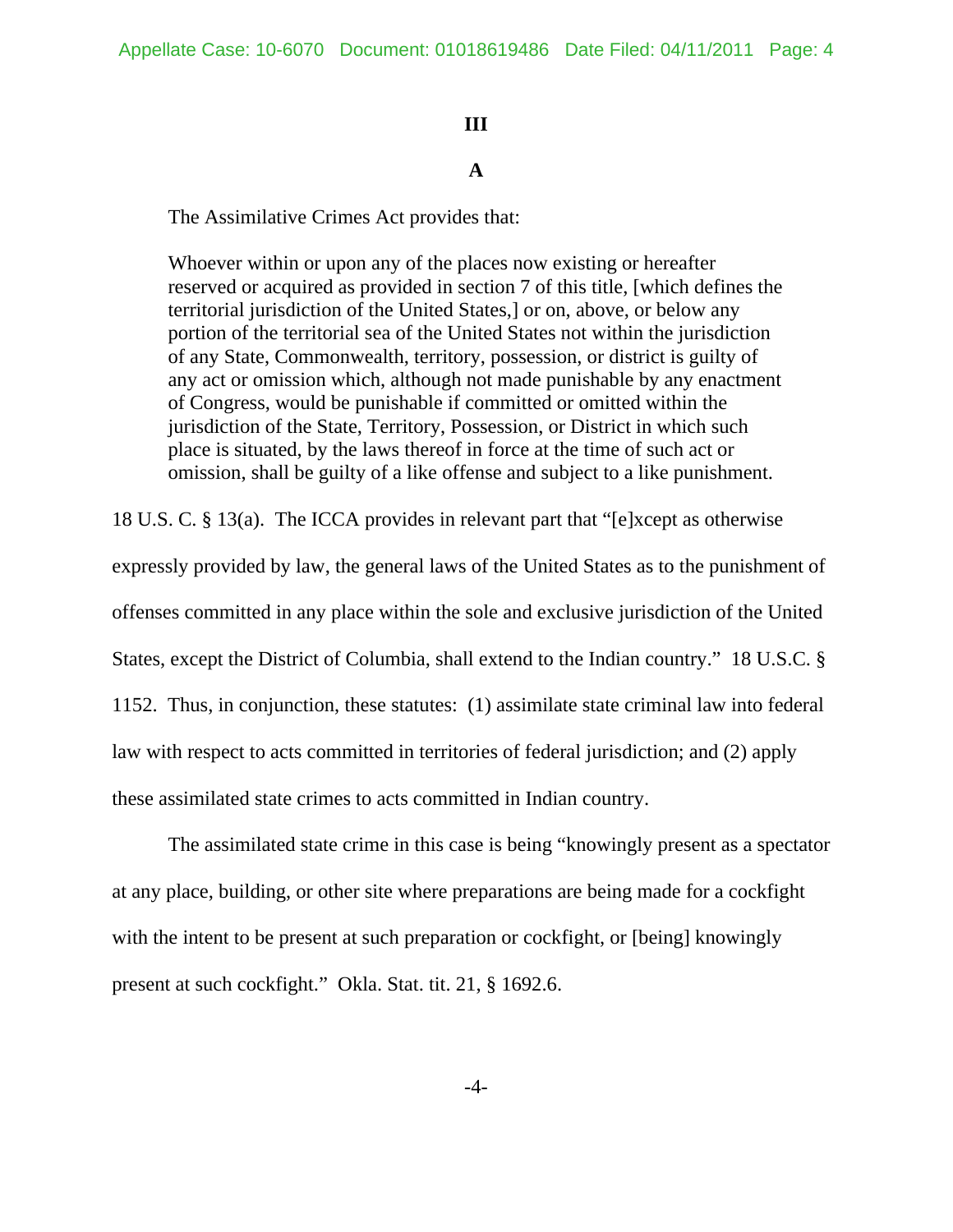**B** 

 There is no dispute that the conduct at issue in this case, watching a cockfight, occurred in Indian country. Nor is there any dispute that Langford is a non-Indian. The only issue is whether there is federal jurisdiction<sup>1</sup> for a victimless crime, perpetrated by a non-Indian in Indian country. This is a question of first impression, but the answer is clear. There is no jurisdiction. The states possess exclusive criminal jurisdiction over crimes occurring in Indian country if there is neither an Indian victim, nor an Indian perpetrator.

 Our conclusion flows ineluctably from Supreme Court precedent. Despite the plain language of 18 U.S.C. § 1152 and its predecessor statutes, the Court has consistently and clearly held that federal jurisdiction over crimes in Indian country is contingent upon the existence of either an Indian victim or perpetrator. This rule was first articulated in United States v. McBratney, 104 U.S. 621 (1881). In McBratney, the Supreme Court considered whether federal courts had jurisdiction to punish a homicide of one white man by another on the Ute reservation in Colorado. Id. at 621. Notwithstanding the seemingly contrary plain language of two statutes which appears to compel the opposite result, the Court held that Colorado possessed exclusive jurisdiction over the crime. Id. at 623-24. The first statute granted federal jurisdiction over murder

<sup>&</sup>lt;u>1</u>  $1$  When we speak of jurisdiction, we mean sovereign authority, not subject matter jurisdiction. Cf. Prentiss, 206 F. 3d at 982 (disclaiming the application of subject matter jurisdiction analysis to cases involving an inquiry under the ICCA). This is consistent with use of the term in United States v. McBratney, 104 U.S. 621, 623-4 (1881).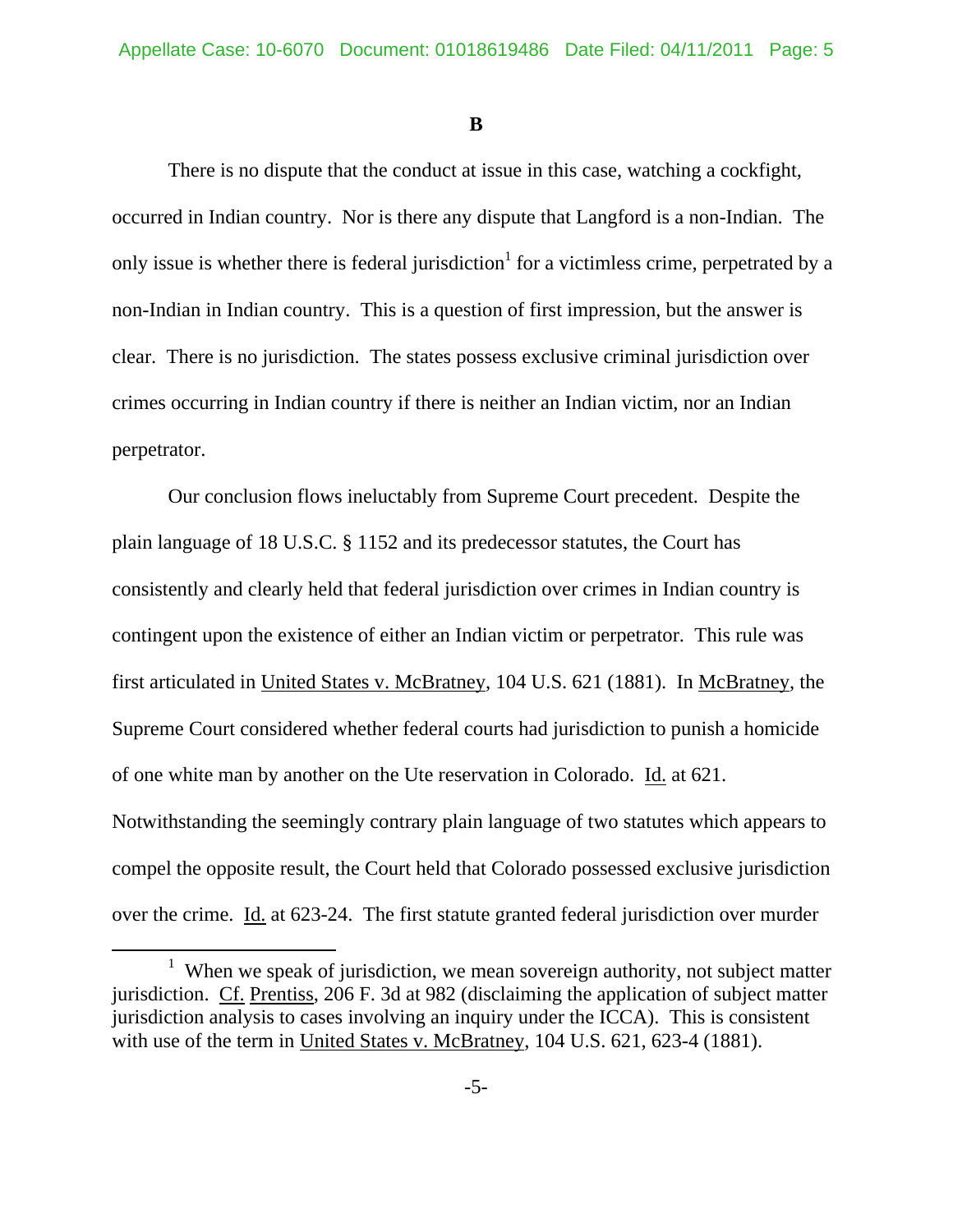committed within the exclusive jurisdiction of the United States. Id. at 621. The second statute, 18 U.S.C. § 2145, a predecessor to the ICCA, provided that "general laws of the United States as to the punishment of crimes committed in any place within the sole and exclusive jurisdiction of the United States, except the District of Columbia, shall extend to Indian country." McBratney, 104 U.S. at 621-622.

 In order to get past these statutes, the Court created an exception premised upon the sovereign equality of the individual states. It reasoned that Colorado entered into the United States "upon an equal footing with the original States in all respects whatsoever . . . [and consequently] has acquired criminal jurisdiction over its own citizens and other white persons throughout the whole of the territory within its limits." Id. at 624. Absent a specific treaty provision between the Utes and the United States stipulating for "the punishment of offences committed by white men against white men" the federal courts lacked jurisdiction to punish such crimes within the reservation. Id.

 The Supreme Court has consistently reaffirmed the "equal footing" holding of McBratney. It first did so in United States v. Draper, 164 U.S. 240, 242 (1896). Montana's enabling act stated that "Indian lands shall remain under the absolute and exclusive jurisdiction and control of the [C]ongress of the United States." Id. at 244. Despite this language, the Court held that Montana had exclusive jurisdiction over the murder of a non-Indian by a non-Indian on the Crow reservation. Id. at 247.

 In People v. Martin, 326 U.S. 496 (1946), a non-Indian challenged his New York conviction for the murder of another non-Indian within the Allegheny Reservation on the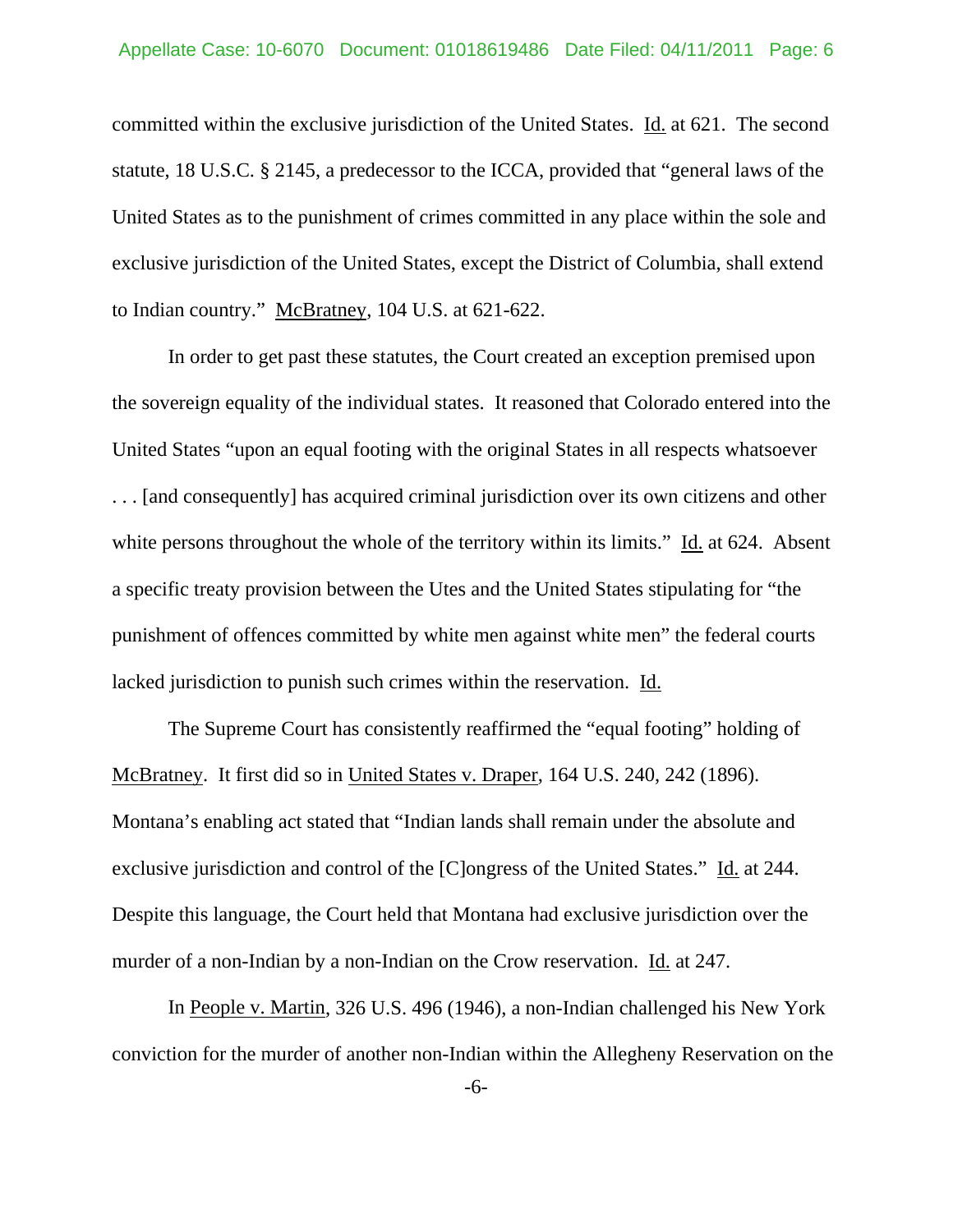grounds that the federal courts had exclusive jurisdiction over his crime. Martin's argument generally mirrored Draper's, but he also argued that the presence of an "equal footing" provision in Colorado's enabling statute distinguished his case from McBratney, because New York was one of the original states. The Court rejected this argument because "[t]he fact that Colorado was put on an equal footing with the original states obviously did not give it any greater power than New York." Martin, 326 U.S. at 499. It further reasoned that "[w]hile Section 2145 of the Revised Statutes has been held applicable in territories to crimes between whites and whites which do not affect Indians, the McBratney line of decisions stands for the proposition that States, by virtue of their statehood, have jurisdiction over such crimes notwithstanding Section 2145." Martin, 326 U.S. at 500.

 Of particular relevance, in United States v. Ramsey, 271 U.S. 467, 469 (1926), the Court observed that with respect to Oklahoma "[t]he authority of the United States under [S]ection 2145 to punish crimes occurred within the state of Oklahoma, not committed by or against Indians, was ended by the grant of statehood."<sup>2</sup>

 The McBratney line of cases restricts not only the scope of federal jurisdiction under § 2145, but also under the statute at issue in this case. This court has noted that the jurisdictional provisions of § 2145 and its successor statute, the ICCA, are "nearly

 $\overline{\ }$  2  $2$  "We are bound by Supreme Court dicta almost as firmly as by the Court's outright holdings." United States v. Serawpo, 505 F.3d 1112, 1122 (10th Cir. 2007) (quotation omitted).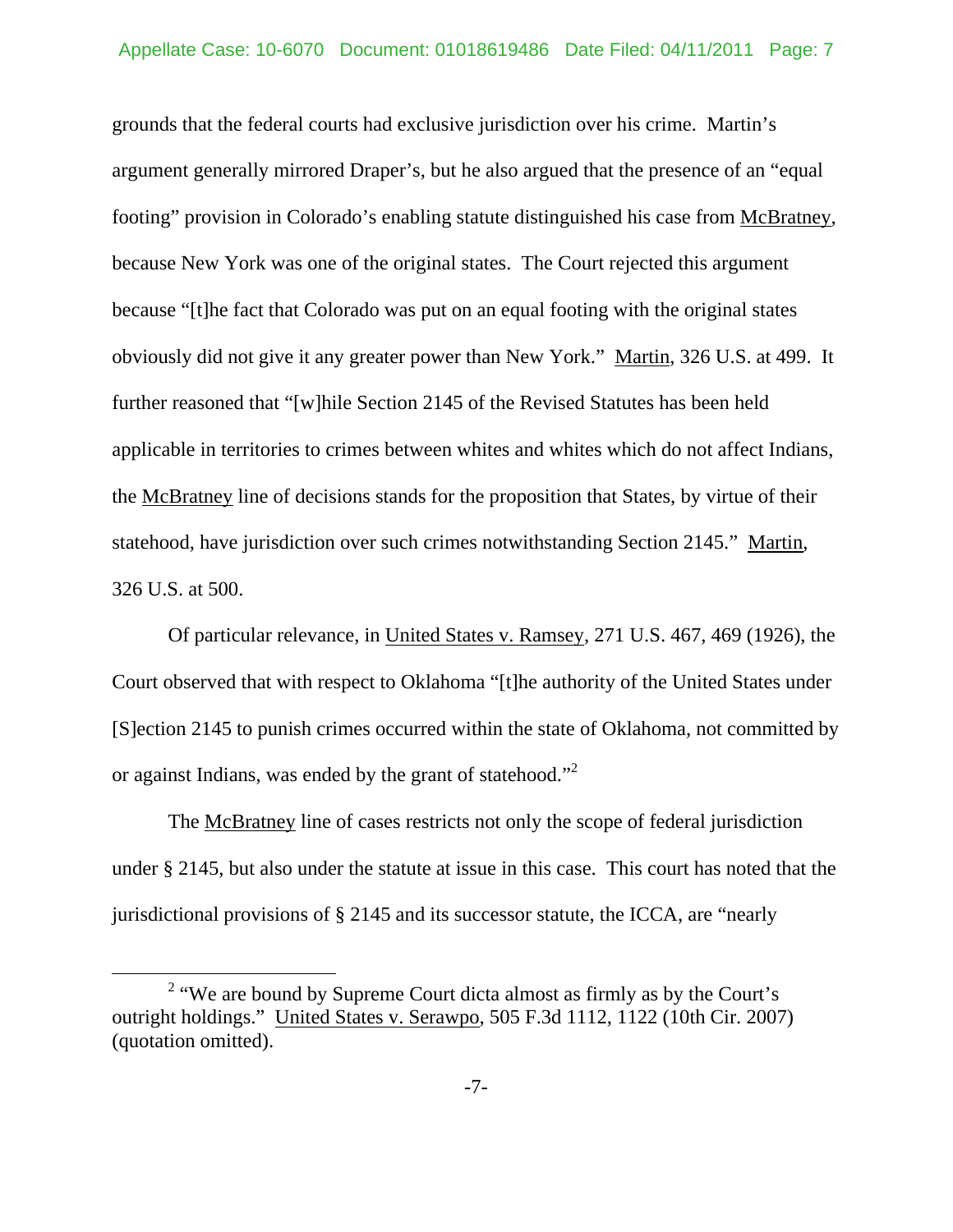identical." Prentiss, 256 F.3d at 975 n.3. Citing McBratney and Martin, the Supreme Court has observed that with respect to "Indian country crimes involving only non-Indians, longstanding precedents of this Court hold that state courts have exclusive jurisdiction despite the terms of § 1152." Duro v. Reina, 495 U.S. 676, 680 n.1 (1990), superseded in other respects by statute, 25 U.S.C. § 1301; see also, United States v. Antelope, 430 U.S. 641, 643 n.2 (1977) (observing, with respect to the ICCA, "[n]ot all crimes committed within Indian country are subject to federal or tribal jurisdiction . . . [u]nder [McBratney], a non-Indian charged with committing crimes against other non-Indians in Indian country is subject to prosecution under state law").

 The Supreme Court has not directly considered the issue of whether the federal courts possess jurisdiction over victimless crimes committed by non-Indians on Indian land. However, the Court has suggested in dicta that the McBratney rule applies to victimless crimes as well. The Court summarized the delimitation of state and federal jurisdiction over crimes in Indian country in Solem v. Bartlett, 465 U.S. 463 (1984). "Within Indian country, State jurisdiction is limited to crimes by non-Indians against non-Indians, and victimless crimes by non-Indians." Id. at 465 n.2 (citing Martin, 326 U.S. 496); see Ross v. Neff, 905 F.2d 1349, 1353 (10th Cir. 1990) (noting the "Supreme Court has expressly stated that state criminal jurisdiction in Indian country is limited to crimes committed 'by non-Indians against non-Indians . . . and victimless crimes by non-Indians'") (quoting Solem, 465 U.S. at 465 n.2). The absence of federal jurisdiction over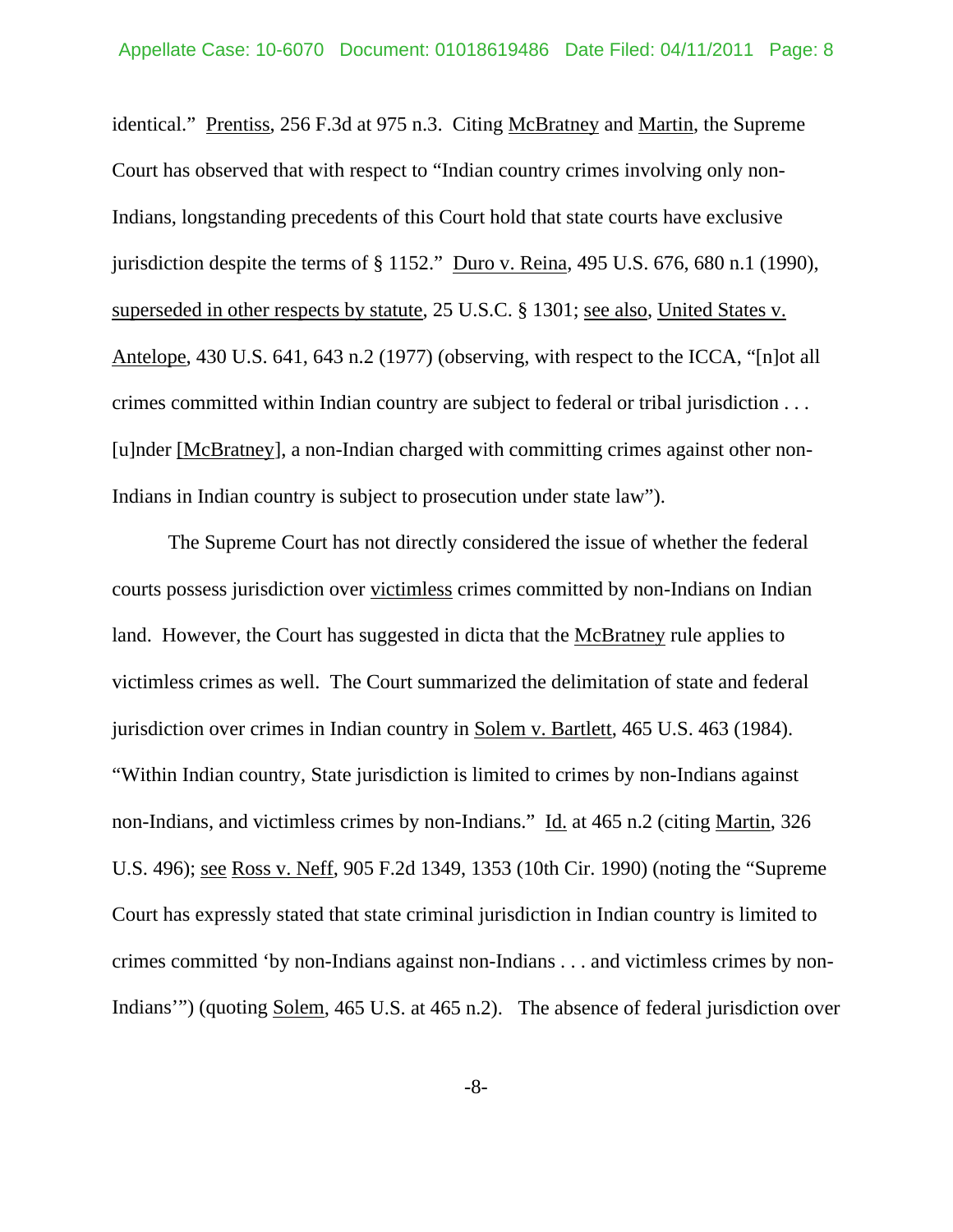victimless crimes perpetrated by a non-Indian in Indian country is explicit in the dicta of Solem and implicit in the holding of McBratney.<sup>3</sup>

**C** 

Although the McBratney line of cases establishes that the states, not the federal government, possess exclusive jurisdiction over non-Indian perpetrators of victimless crimes, the Oklahoma Constitution appears to disclaim any state jurisdiction over crimes committed in Indian country. Article I, Section 3 of the Oklahoma Constitution provides:

The people inhabiting the State do agree and declare that they forever disclaim all right and title in or to any unappropriated public lands lying within the boundaries thereof, and to all lands lying within said limits owned or held by any Indian, tribe, or nation; and that until the title to any such public land shall have been extinguished by the United States, the same shall be and remain subject to the jurisdiction, disposal, and control of the United States.

Notwithstanding the plain text, the Oklahoma courts have construed this provision "to disclaim jurisdiction over Indian lands only to the extent that the federal government claimed jurisdiction." Goforth v. State, 644 P.2d. 114, 116 (Okla. Crim. App. 1982) (citing Currey v. Corp. Comm'n, 617 P.2d 177 (Okla. 1979)). As the Oklahoma Court of Criminal Appeals observed in Goforth, to construe this provision otherwise would result in a jurisdictional vacuum in which neither the federal government (due to McBratney)

 $\frac{1}{3}$  $3$  The government should have been aware from its own internal guidelines that there was no federal jurisdiction over this offense. See U.S. Dep't of Justice, United States Attorneys' Manual, tit. 9-20.100, Criminal Resource Manual § 683 (1997) (noting that as a general rule states, not the federal government, have jurisdiction over victimless crimes committed by non-Indians in Indian country).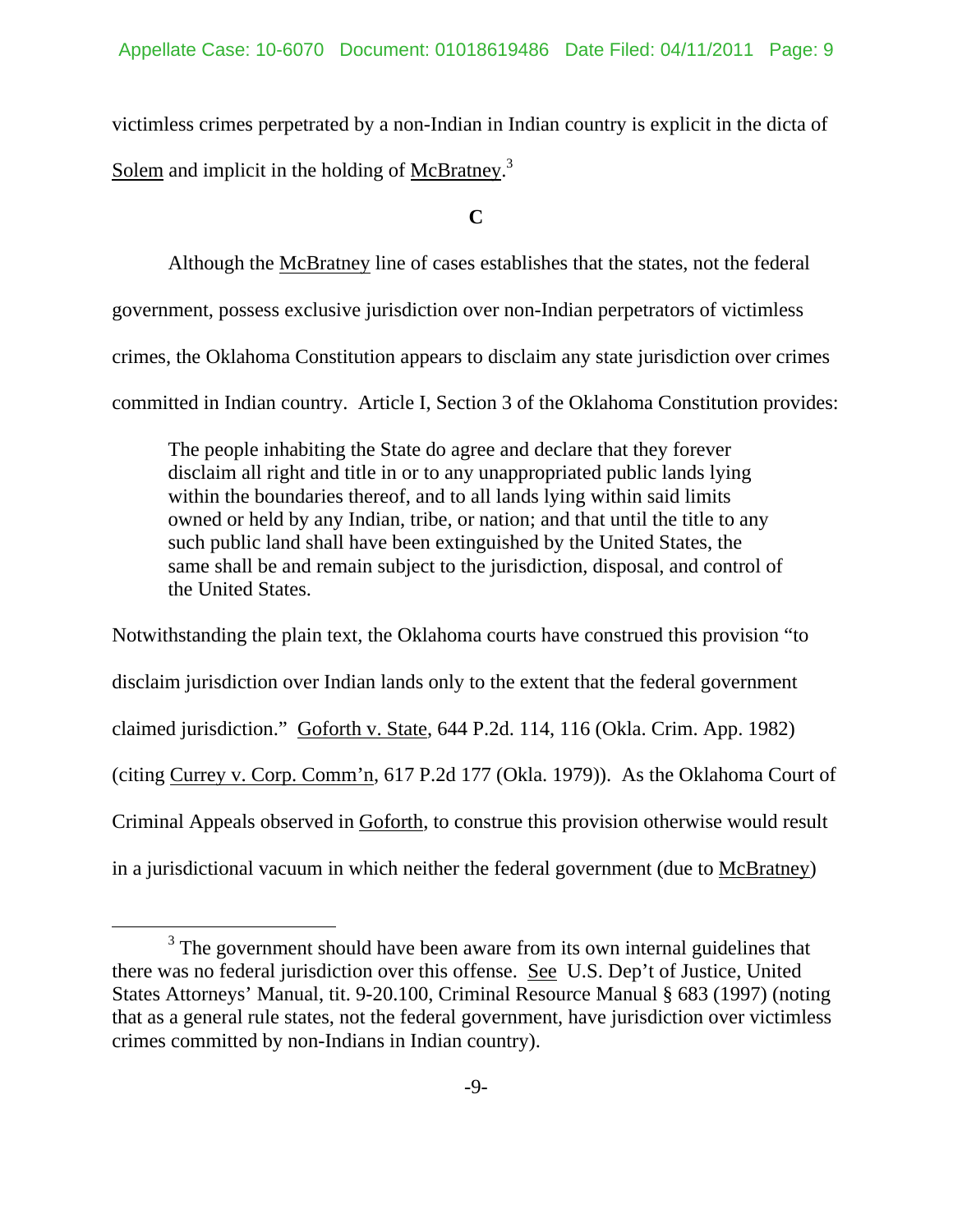nor Oklahoma could punish crimes committed by non-Indians against non-Indians in Indian country.<sup>4</sup> Consequently, the Oklahoma courts have asserted jurisdiction over crimes by non-Indians in Indian country. See Goforth, 644 P.2d at 117.

#### **IV**

 Consequently, the government's failure to allege or present evidence with respect to Langford's Indian/non-Indian status constitutes plain error. See Kaufman, 546 F.3d at 1263 (a conviction in the absence of evidence to prove an essential element is plain error).

 Although the government contends that Langford's status as a non-Indian is a "technicality," the foregoing discussion demonstrates it is in fact an essential element of a crime under the ICCA. Unlike in United States v. Goode, 483 F.3d 676, 682 (10th Cir. 2007), the alleged evidentiary insufficiency "could [not] have been quickly cured" at trial. As the government concedes in its brief, Langford is a non-Indian. The government presented no evidence that he is an Indian, nor any evidence that he victimized any Indian. Thus, this error affects the "fairness, integrity, or public reputation of judicial proceedings." Kaufman, 546 F.3d at 1263.

 We conclude by emphasizing that our holding does not create a "safe haven" for "fanatic cockfighters" as the government contends. The State of Oklahoma has

 $\overline{4}$  $4$  Nor, under Oliphant v. Suquamish Indian Tribe, 435 U.S. 191 (1990), would the tribe have authority to prosecute non-Indian criminals committing crimes on tribal lands.